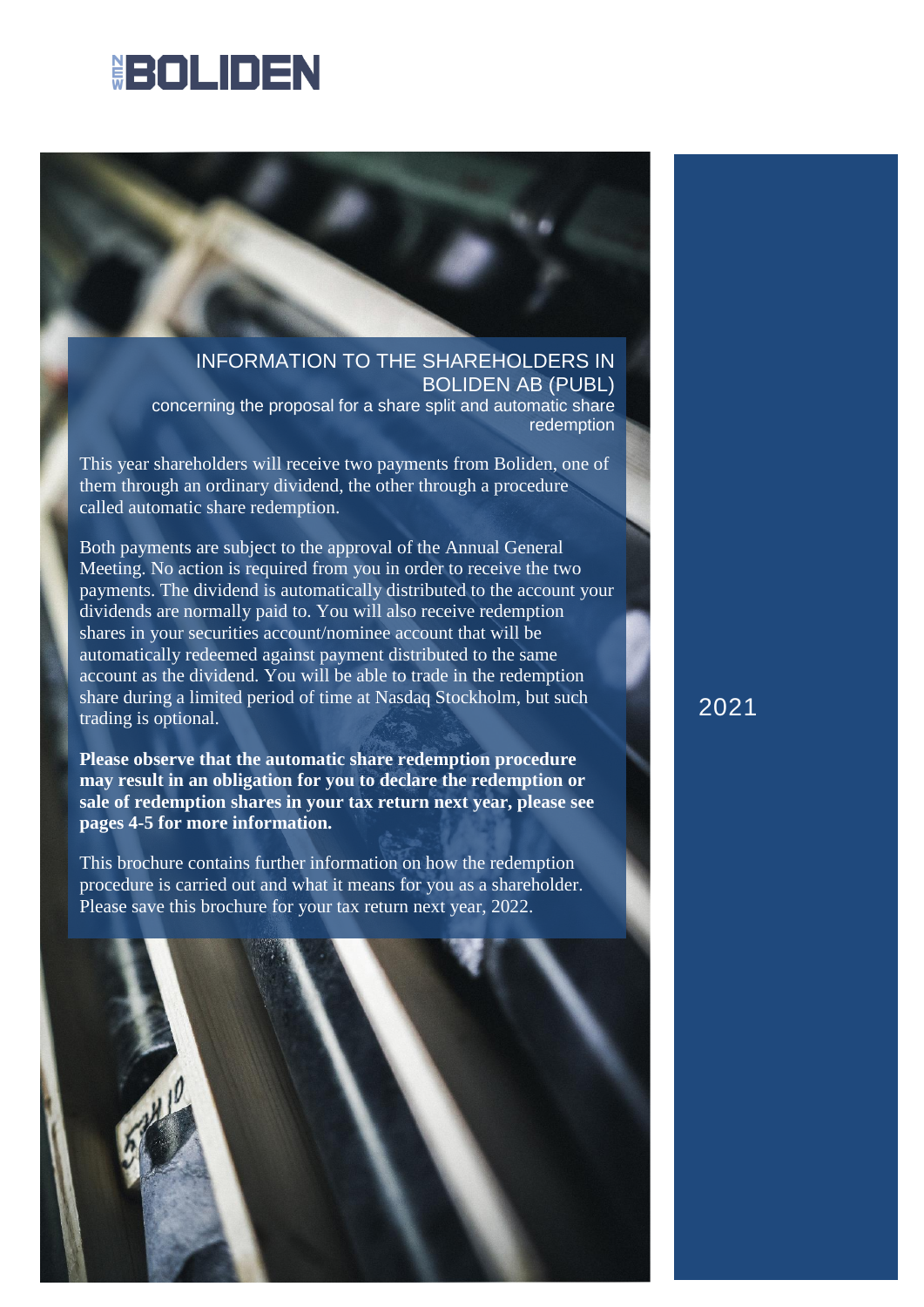# **EOLIDEN**

## **BRIEF DESCRIPTION OF THE REDEMPTION PROCEDURE**

The Annual General Meeting in Boliden AB on April 27, 2021 is proposed to resolve on a share split and redemption of shares.

As a result of the proposal, each share in Boliden will be split into two, one of which will be a redemption share. On the shareholders' securities accounts/nominee accounts, the redemption shares will be referred to as BOL IL.

The redemption shares will be traded on Nasdaq Stockholm from and including May 10, 2021 up to and including May 31, 2021. All redemption shares will then automatically be redeemed for SEK 6 per share, on or about June 7, 2021.

Payment will be made through Euroclear Sweden AB ("Euroclear") into the yield account linked to your securities account/nominee account, if your shares are directly registered. Nominee-registered shareholdings will be processed in accordance with each nominee's routines.

| The Annual General Meeting resolves on the<br>April 27, 2021<br>proposed share split and redemption of shares         |                                               |  |  |  |
|-----------------------------------------------------------------------------------------------------------------------|-----------------------------------------------|--|--|--|
|                                                                                                                       |                                               |  |  |  |
| Last day of trading in the Boliden share before<br>share split and including the right to receive<br>redemption share | May 5, 2021                                   |  |  |  |
|                                                                                                                       |                                               |  |  |  |
| Record date for share split and receipt of<br>redemption shares                                                       | May 7, 2021                                   |  |  |  |
|                                                                                                                       |                                               |  |  |  |
| Trading in redemption shares                                                                                          | May 10 $-$ May<br>31, 2021                    |  |  |  |
|                                                                                                                       |                                               |  |  |  |
| Payment of redemption amount, on or about                                                                             | <b>June 7, 2021</b>                           |  |  |  |
|                                                                                                                       |                                               |  |  |  |
| Any obligation to declare sale or redemption 2022 (in the<br>of redemption shares                                     | tax<br>return for<br>the<br>income year 2021) |  |  |  |

### *THE REDEMPTION PROCEDURE REQUIRES THE FOLLOWING RESOLUTIONS BY THE ANNUAL GENERAL MEETING 2021:*

- $\triangleright$  Split of each share into two shares, one of which will be a redemption share.
- $\triangleright$  Reduction of the share capital by redemption of the redemption shares.
- Increase of the share capital by way of a bonus issue.

### **TABLE OF CONTENTS**

| <b>BRIEF DESCRIPTION OF THE</b><br><b>REDEMPTION PROCEDURE</b>      | 1 |
|---------------------------------------------------------------------|---|
| THE REDEMPTION PROCEDURE<br><b>STEP-BY-STEP</b>                     | 2 |
| <b>TIMETABLE FOR SHARE SPLIT</b><br><b>AND REDEMPTION OF SHARES</b> | 3 |
| <b>TAX CONSIDERATIONS IN</b><br><b>SWEDEN</b>                       | 4 |
| <b>QUESTIONS AND ANSWERS</b>                                        | 6 |
| <b>FINANCIAL EFFECTS OF THE</b><br><b>REDEMPTION PROCEDURE</b>      | 7 |
| <b>BACKGROUND AND REASONS</b>                                       |   |

### *SHARE INFORMATION*

| ISIN-code for redemption shares   | SE0015811567 |  |  |
|-----------------------------------|--------------|--|--|
| Ticker for redemption shares      | BOL IL       |  |  |
| New ISIN-code for ordinary shares | SE0015811559 |  |  |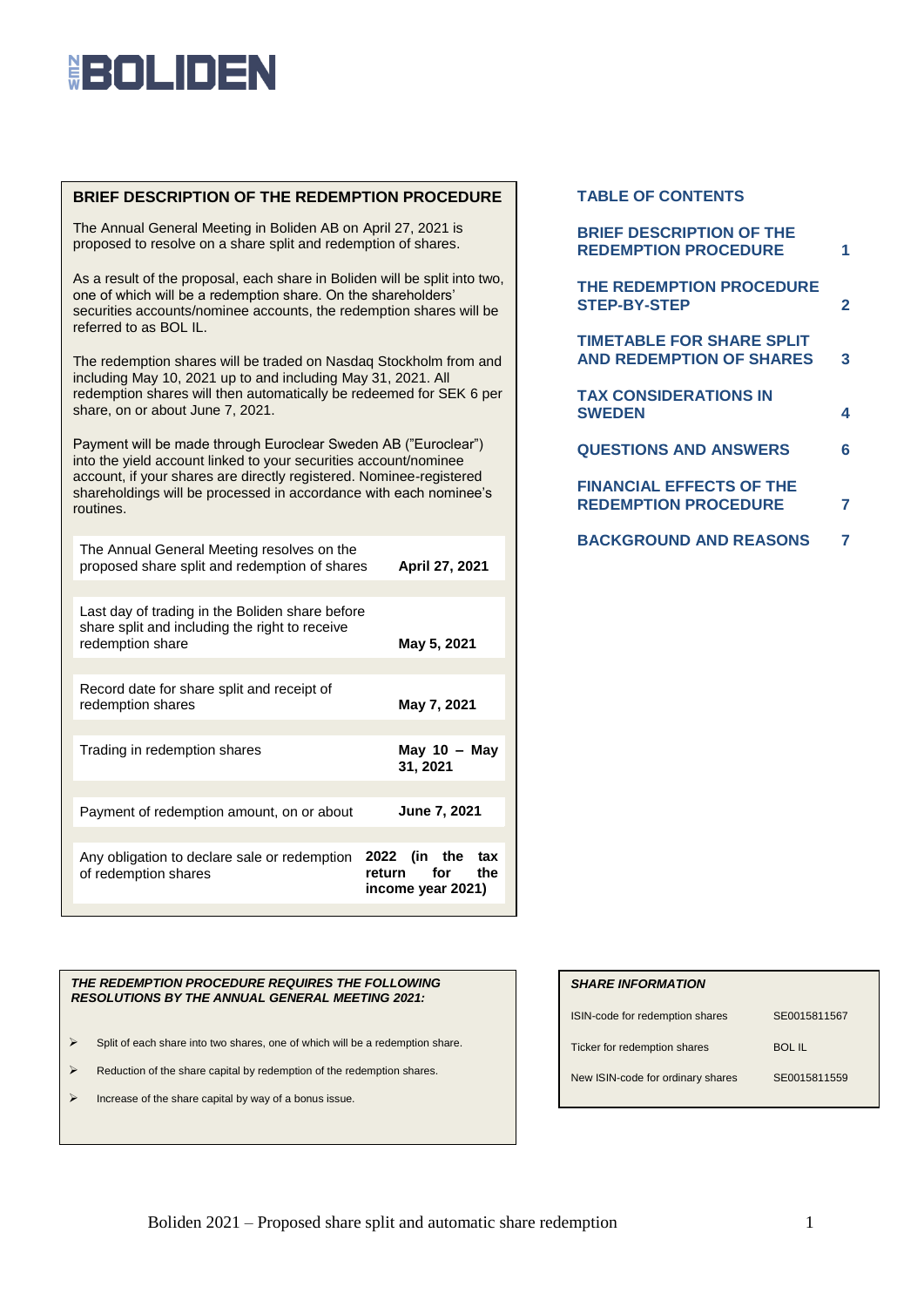# BOLIDE Ë

# **THE REDEMPTION PROCEDURE STEP BY STEP**

### **EXAMPLE:**

Assume that you have 100 shares in Boliden, that the share is traded at SEK 250 on the market and that your shares consequently are valued at SEK 25,000. First, on each share an ordinary dividend of SEK 8.25 is paid. Through the share split and redemption procedure, each share is then split into two shares, one of which is a redemption share valued at SEK 6. After the dividend and the share split, the theoretical price of the Boliden share will then be SEK 235.75 (250 - 8.25 - 6). You can keep the redemption share until it is redeemed, or sell it during the trading period. You will eventually have:

- $\bullet$  100 shares in Boliden x SEK 235.75 = SEK 23,575
- Dividend from 100 shares in Boliden x SEK 8.25 = SEK 825
- Cash payment for 100 redemption shares x SEK  $6 =$  SEK 600

This means that you have the same number of Boliden shares before as after the redemption procedure (100) and that you have received cash payments totalling SEK 1,425 (SEK 6 for each redemption share and SEK 8.25 for each share through the ordinary dividend).

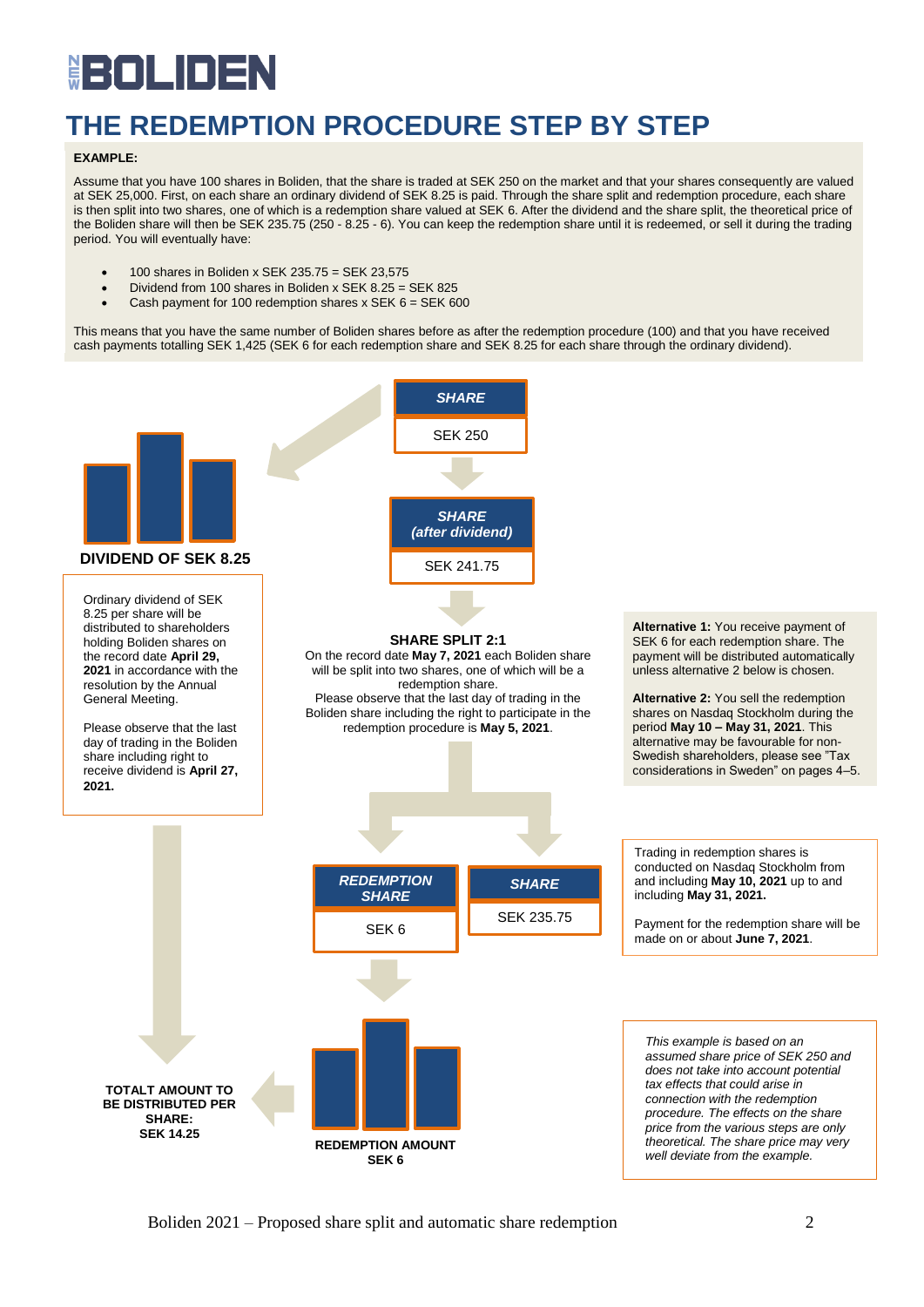# **BOLIDEN**

# **TIMETABLE FOR SHARE SPLIT AND REDEMPTION OF SHARES**

| <b>ACTION</b>                                                                                                                | DATE<br>2021                                               | <b>PLEASE NOTE THAT</b>                                                                                                                                                                                                                                                                                                                              |  |  |
|------------------------------------------------------------------------------------------------------------------------------|------------------------------------------------------------|------------------------------------------------------------------------------------------------------------------------------------------------------------------------------------------------------------------------------------------------------------------------------------------------------------------------------------------------------|--|--|
| Annual General Meeting in Boliden.<br>Resolution on share split and redemption of<br>shares.                                 | April 27                                                   | Any person who wishes to participate in the Annual<br>General Meeting must be recorded as a shareholder in<br>the share register prepared as of April 19, 2021, and<br>must notify the Company of the intent to participate by<br>casting the postal votes no later than April 26, 2021.<br>Please see the convening notice for further information. |  |  |
| Last day of trading in the Boliden share                                                                                     |                                                            | This is the last day to buy Boliden shares                                                                                                                                                                                                                                                                                                           |  |  |
| before share split and including the right to receive<br>redemption shares.                                                  | May 5                                                      | with the right to participate in the redemption<br>procedure.                                                                                                                                                                                                                                                                                        |  |  |
| First day of trading in the Boliden share<br>following the share split, excluding the<br>right to receive redemption shares. | May 6                                                      | Shares purchased as from this day will not entitle to<br>participate in the redemption procedure. As from<br>this day the Boliden share is traded at a new share<br>price (after the share split).                                                                                                                                                   |  |  |
| Record date for share split and for receipt of<br>redemption shares.                                                         | May 7                                                      | Each Boliden share held by the shareholders this<br>day will be split into two shares, one of which will be<br>a redemption share.                                                                                                                                                                                                                   |  |  |
| First day of trading in redemption shares.                                                                                   | May 10                                                     | The redemption share is booked into the<br>shareholders' securities account.                                                                                                                                                                                                                                                                         |  |  |
| Last day of trading in redemption shares.                                                                                    | <b>May 31</b>                                              | Last day for sale or purchase of redemption<br>shares on Nasdaq Stockholm.                                                                                                                                                                                                                                                                           |  |  |
| Record date for redemption.                                                                                                  | June 2                                                     | Shareholders holding redemption shares this day will<br>automatically receive the redemption amount.                                                                                                                                                                                                                                                 |  |  |
| Payment of redemption amount.                                                                                                | On or about<br>June 7                                      | The redemption amount will be distributed<br>through Euroclear into the yield account linked to<br>the securities account, for shareholders with<br>securities accounts directly<br>registered with Euroclear.<br>Payments with respect to nominee-registered<br>shareholdings will be processed in accordance with each<br>nominee's routines.      |  |  |
|                                                                                                                              |                                                            |                                                                                                                                                                                                                                                                                                                                                      |  |  |
| Declaration of redemption or sale of<br>redemption shares                                                                    | 2022 (in the tax<br>return for the<br>income year<br>2021) | Please see the summary of tax considerations, pages<br>$4 - 5$                                                                                                                                                                                                                                                                                       |  |  |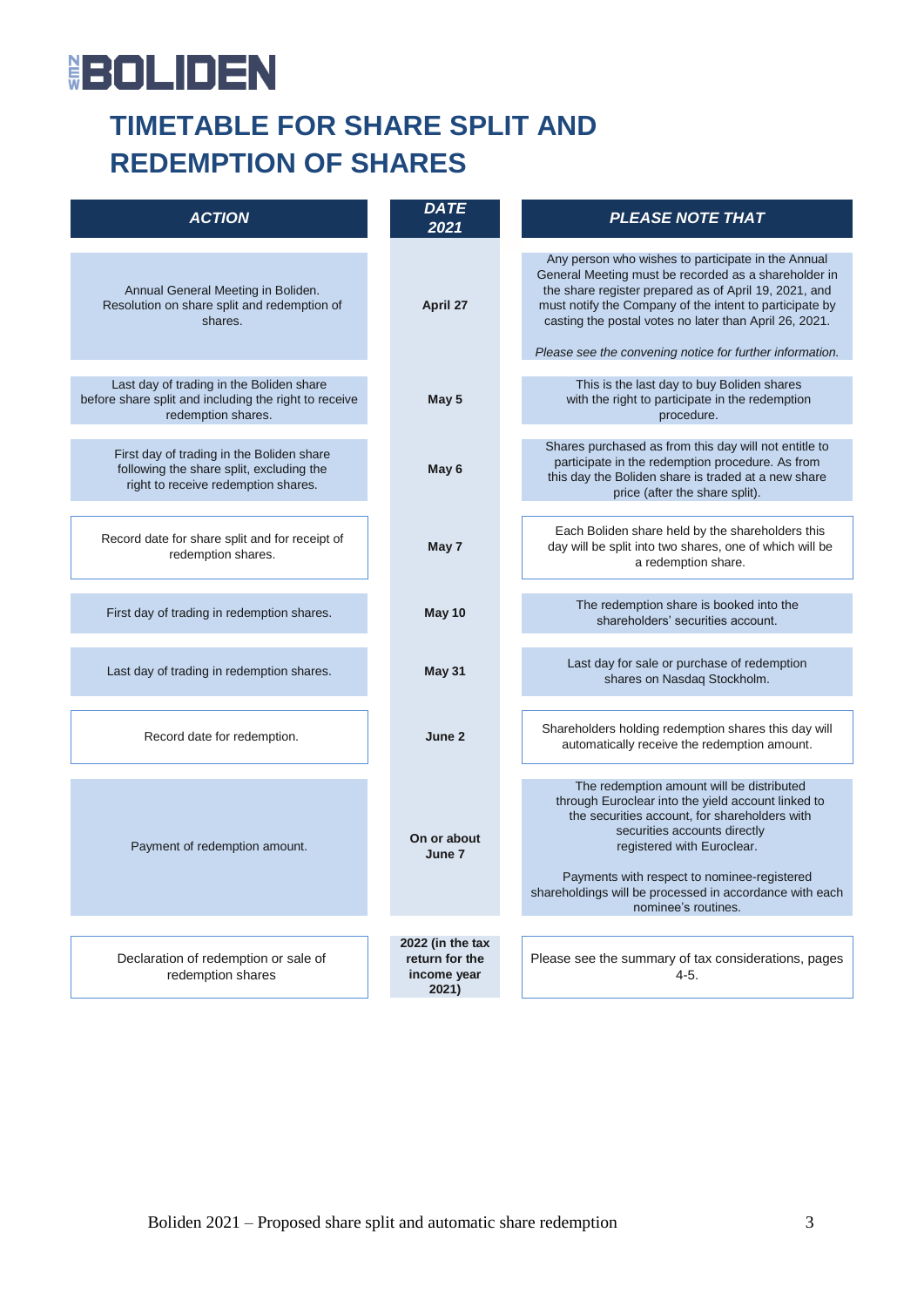# **HEIOLIDEN TAX CONSIDERATIONS IN SWEDEN**

**Below is a summary of certain Swedish tax regulations relevant to shareholders in Boliden as a result of the redemption procedure.**

## *TAX CONSIDERATIONS FOR SHAREHOLDERS IN SWEDEN*

## RECEIPT OF REDEMPTION SHARES

The receipt of redemption shares in connection with a share split does not as such give rise to any taxation. Instead, the acquisition cost of the original Boliden shares will be allocated between the redemption shares and the ordinary shares after the share split. The allocation will be carried out based on the market values of the redemption shares and the ordinary shares, respectively, at the time of the share split and the separation of the redemption shares from the original shares. Boliden will seek recommendations from the Swedish Tax Agency on how this allocation should be carried out. The Swedish Tax Agency's recommendations will then be published on Boliden's website (www.boliden.com) and on the Swedish Tax Agency's website (www.skatteverket.se), ahead of the tax return for the income year 2021.

## REDEMPTION AND SALE OF REDEMPTION SHARES

Redemption of shares and sale of redemption shares normally gives rise to capital gains taxation. A capital gain or capital loss is calculated as the difference between the payment received, after deduction of any sales costs, and the tax basis. The payment received for redeemed shares is the redemption amount. For shares sold in the market, the payment received is the sales price.

The tax basis for redemption shares that are received through the share split is calculated by allocating the acquisition cost as described above under the heading "Receipt of redemption shares". The tax basis of shares acquired in the market is the actual acquisition cost for the shares. The tax basis of all shares "of the same series and type" are added together and calculated collectively in accordance with the "average cost method". It should be noted that the redemption shares are not considered to be of the same series and type as the ordinary Boliden shares. For listed shares, the tax basis may alternatively be determined in accordance with a notional method (Sw. *schablonmetoden*) to 20% of the sales price after deduction of sales costs.

For i**ndividuals**, **capital gains** are taxed as capital income. The tax rate is 30%. **Capital losses** on listed shares are fully deductible against taxable capital gains during the same year on shares and other equity-related listed securities except for units in Swedish investment funds that consist solely of Swedish receivables (Sw. *räntefonder*). Capital losses on shares that cannot be offset in this way are to 70% deductible against other income from capital. If there is an overall deficit of capital income, a reduction of tax on income from employment and business operations, as well as real estate tax and municipal property charges, is allowed. A tax reduction of 30% is allowed for deficits that do not exceed SEK 100,000 and of 21% as regards any remaining deficit.

Deficits cannot be carried forward to subsequent fiscal years. If the redemption shares are held through an investment savings account (Sw. *investeringssparkonto*), special rules on notional taxation apply instead of the rules described above.

For **limited liability companies**, **capital gains** on shares that are not deemed to be held for "business purposes" are taxed as income from business operations at a tax rate of 20.6%. Deductible **capital losses** on shares and other equity-related securities may normally be offset only against taxable capital gains on shares and other equity-related securities. However, if certain conditions are met, such capital losses may be offset against capital gains in other companies within the same corporate group, provided that the requirements for group contributions (Sw. *koncernbidrag*) are met. A capital loss that cannot be utilised during a given year may be carried forward and be utilised against eligible capital gains in subsequent fiscal years.

### *EXAMPLE*

Assume that you have 100 Boliden shares as follows:

- You have an average acquisition cost of SEK 200 per share prior to the share split (for example, you bought 50 shares for SEK 190 per share and 50 shares for SEK 210 per share).
- The trading price at the time of the share split is SEK 250.
- The trading price of the redemption share is SEK 6.

Assume that the Swedish Tax Agency in its recommendations will determine that 2.4% (6/250) of the acquisition cost for one original share shall be allocated to the redemption share received, and that the remaining 97.6% shall be allocated to the ordinary share:

- The acquisition cost for the redemption share will then be SEK 4.80 (2.4% of SEK 200).
- The acquisition cost for the ordinary share will be SEK 195.20 per share (97.6% of SEK 200).

**Thus, when the redemption shares are redeemed or sold this will result in a capital gain of (6 x 100) – (4.8 x 100) = SEK 120.**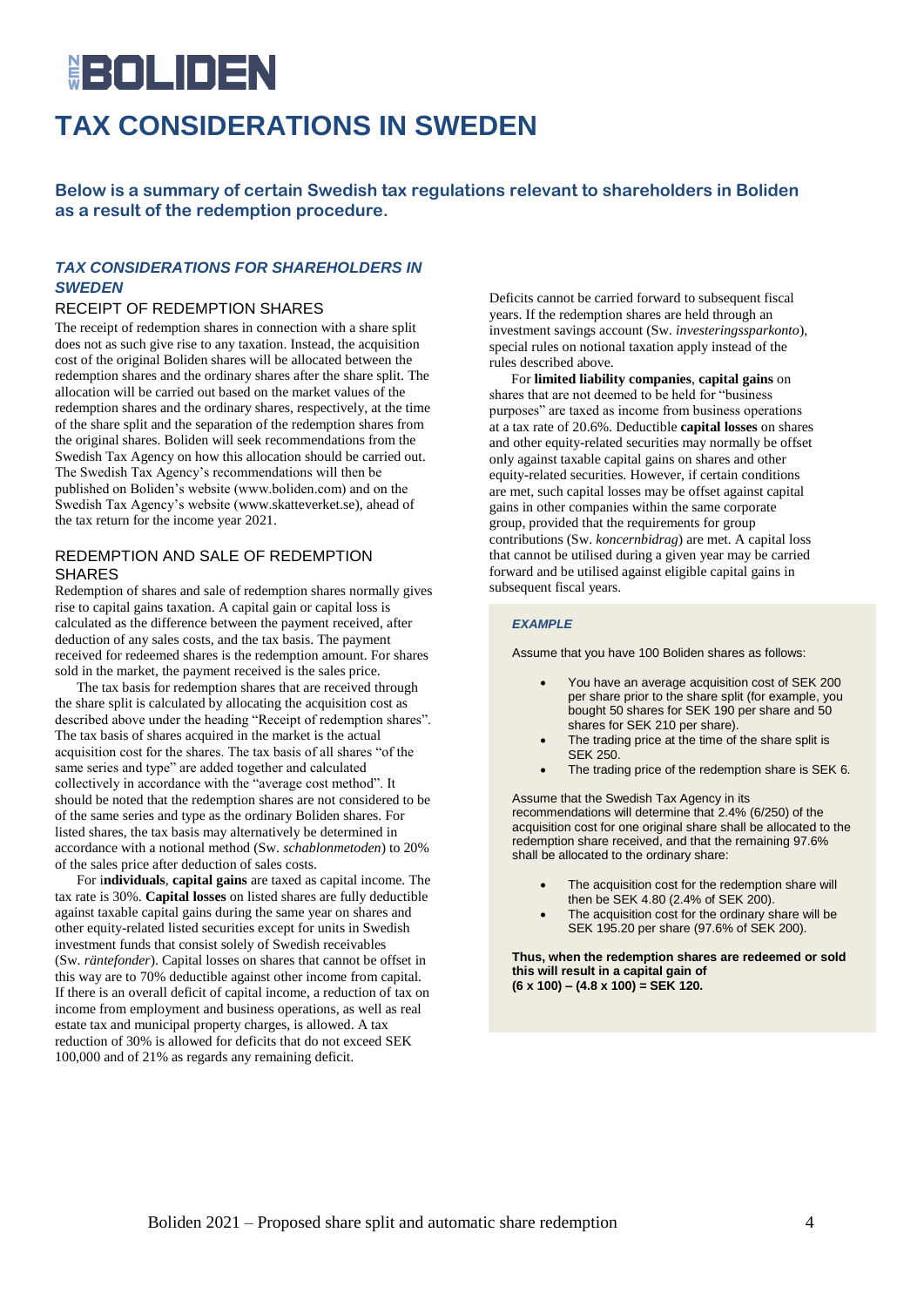# <u>HEITILINEN</u>

## *CERTAIN TAX CONSIDERATIONS FOR SHAREHOLDERS OUTSIDE SWEDEN*

For shareholders who are not tax resident in Sweden, the redemption of shares is treated as a dividend, which means that Swedish withholding tax is normally imposed on the received redemption amount. The withholding tax rate is 30% but is usually reduced under tax treaties between Sweden and other countries. The withholding tax is normally deducted by Euroclear or, in the case of nominee-registered shares, by the nominee. Swedish withholding tax is imposed regardless of whether redemption shares have been received through the share split or have been acquired in the market. However, a refund of such part of the withholding tax that is referable to the shareholder's acquisition cost for the shares or, provided that the shares are listed, 20% of the redemption amount, may be obtained if a request for a refund is filed with the Swedish Tax Agency. The acquisition cost is usually allocated between the redemption shares and the ordinary shares as mentioned in the example on the previous page. A request for a refund must be made in writing and be submitted to the Swedish Tax Agency no later than during the fifth calendar year following the redemption payment.

For shareholders that are legal entities resident within the EU, there is normally no Swedish withholding tax if the shareholder holds 10% or more of the capital in the company whose shares are redeemed, provided that certain conditions are met.

Shareholders not tax resident in Sweden and who are not conducting business operations from a permanent establishment in Sweden are generally not subject to capital gains taxation in Sweden on the sale of shares. However, such shareholders may be liable for tax in their country of residence. Under a specific rule, individuals that are not tax resident in Sweden may be subject to capital gains taxation in Sweden on the sale of Swedish shares if they have been resident or lived permanently in Sweden at any time during the year of the sale or the ten calendar years immediately preceding the year of the sale. However, the application of this rule may be limited by tax treaties between Sweden and other countries.

IT SHOULD BE NOTED THAT NORMALLY NO SWEDISH WITHHOLDING TAX IS IMPOSED IF THE REDEMPTION SHARES ARE SOLD ON NASDAQ STOCKHOLM.

*The summary of Swedish tax considerations is based on regulations and practice currently in force and is intended as general information only for shareholders in Boliden. The summary does not cover situations in which securities are held as current assets in business operations or are held by partnerships. Neither does it cover the special tax regulations that apply to certain corporate categories, nor the rules on tax-exempt capital gains (including non deductibility in the event of capital losses) and dividends on shares considered to be held for "business purposes". Nor does the summary cover the special rules that may apply to holdings in companies that have previously been closely-held companies or to shares that have been acquired based on such a holding. Shares held in a so called investment savings account (Sw. investeringssparkonto) and that are subject to special rules on notional taxation are not covered by the summary. For shareholders that are not tax resident in Sweden, regulations in the shareholder's country of residence and in tax treaties between Sweden and other states may also have an impact on the tax consequences.*

**The tax implications for each shareholder depend on the shareholder's specific circumstances. Each shareholder should thus consult a tax adviser for information on the specific tax consequences that may arise in the individual case.**



Boliden 2021 – Proposed share split and automatic share redemption 5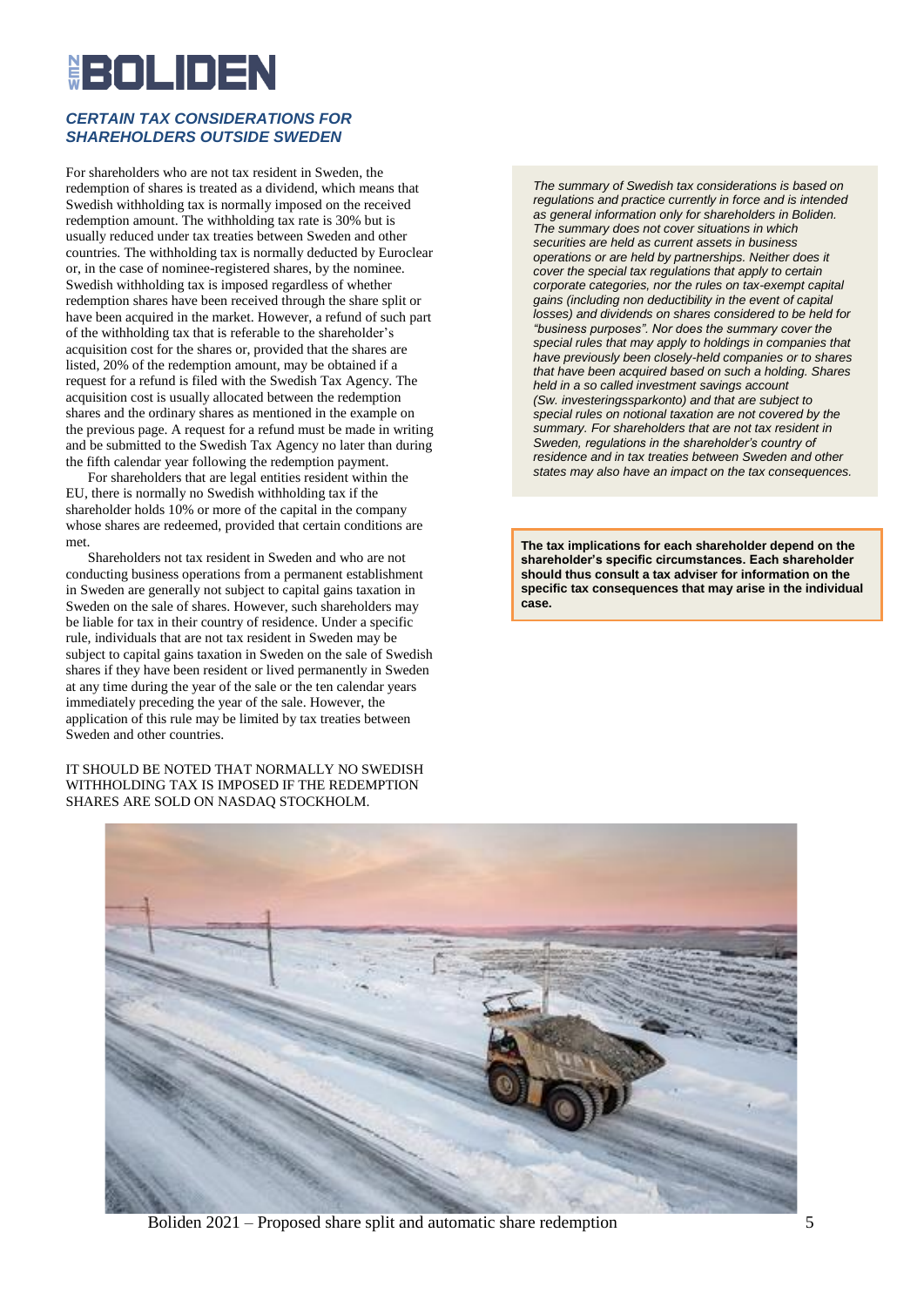# **HEOLIDEN**

# **QUESTIONS AND ANSWERS**

## concerning the share split and redemption procedure

#### **What are the consequences of the share split and redemption procedure for me as a shareholder?**

Assuming that the Annual General Meeting resolves on a share split and redemption of shares in accordance with the Board of Directors' proposal, each Boliden share will be split into two shares, one of which will be a redemption share that automatically will be redeemed for SEK 6. The redemption procedure may result in an obligation for you to declare the sale or redemption of redemption shares next year, 2022, in the tax return for the income year 2021.

#### **When will I receive the redemption shares?**

The redemption shares are booked into your securities account/nominee account after the record date on May 7, 2021. The shareholders will receive a VP-notice as confirmation of the number of redemption shares received. On the shareholders' securities accounts/nominee accounts the redemption share will be referred to as BOL IL.

#### **When will the payment in the redemption procedure be distributed?**

All redemption shares will automatically be redeemed for SEK 6 per share, which will be paid on or about June 7, 2021. The redemption amount will be distributed through Euroclear into the yield account linked to your securities account/nominee account. A VP-notice will be sent to confirm the payment. In connection with the payment, the redemption shares will be removed from the shareholders' securities account/nominee account (no VP-notice will be sent).

Shareholders who wish to receive payment earlier may choose to sell their redemption shares on Nasdaq Stockholm during the period from and including May 10, 2021 up to and including May 31, 2021, at the prevailing market price.

#### **Why does Boliden propose a share redemption procedure?**

Boliden has generated substantial cash flows and the financial position is strong. The Board has proposed that the Annual General Meeting resolves on an automatic share redemption, which will not jeopardise the ability to handle any deterioration in market terms nor the ability to finance additional growth.

#### **Why does Boliden not propose an additional dividend instead?**

Dividend to the shareholders is paid annually in accordance with Boliden's dividend policy, under which the dividend shall amount to about one third of the profit after tax. Redemption of shares is an additional measure taken to adjust Boliden's capital structure. Compared to a dividend, redemption of shares may, from a taxation point of view, be of advantage to certain shareholders.

#### **Why does not Boliden instead repurchase shares over the market?**

The objective is to distribute capital to the Company's shareholders and it is important that each shareholder receives its share of the distributed amount. This cannot be achieved by way of repurchase of shares over the market,

where only the shareholders who choose to sell their shares will participate.

#### **What are the majority requirements for the decision by the Annual General Meeting?**

The decision must be supported by shareholders holding at least two-thirds of the votes cast and the shares represented at the Annual General Meeting

#### **What are my options in connection with the redemption procedure?**

You can choose either to:

1. do nothing. You will then automatically receive SEK 6 per share for your redemption shares when these are redeemed, or to

2. sell all or some of your redemption shares on Nasdaq Stockholm during the period from and including May 10, 2021 up to and including May 31, 2021.

#### **Do I need to do anything now, or later on?**

The redemption procedure is fully automatic and requires no action from you as a shareholder. If you take no action you will automatically receive SEK 6 per share when the redemption shares are redeemed.

#### **What are the tax consequences for me as a Swedish shareholder upon redemption of the redemption shares?**

If you are tax resident in Sweden, you must report the redemption of the redemption shares as a sale of shares, see "Tax considerations in Sweden" on pages 4–5.

A capital gain or capital loss is calculated, which means that you may deduct part of the acquisition cost for the original share from the redemption amount.

#### **What are the tax consequences for me as a Swedish shareholder upon a sale (disposal) of redemption shares?**

The tax consequences are the same as for redemption of shares. Please see the answer to the previous question.

#### **What are the tax consequences for me as a non-Swedish shareholder upon redemption of redemption shares?**

If you are not tax resident in Sweden and you participate in the redemption procedure and your shares are redeemed, you are normally subject to Swedish withholding tax, please see "Tax considerations in Sweden" on pages 4–5. Withholding tax will thus be withheld in connection with the payment of the redemption amount.

#### **What are the tax consequences for me as a non-Swedish shareholder upon a sale of the redemption shares?**

No Swedish withholding tax is imposed if the redemption shares are sold in the market, please see "Tax considerations in Sweden" on pages 4–5.

#### **Are there advantages of selling or keeping the redemption shares?**

If you are not tax resident in Sweden there may be tax related advantages in selling your redemption shares. Please see "Tax considerations in Sweden" on pages 4–5.